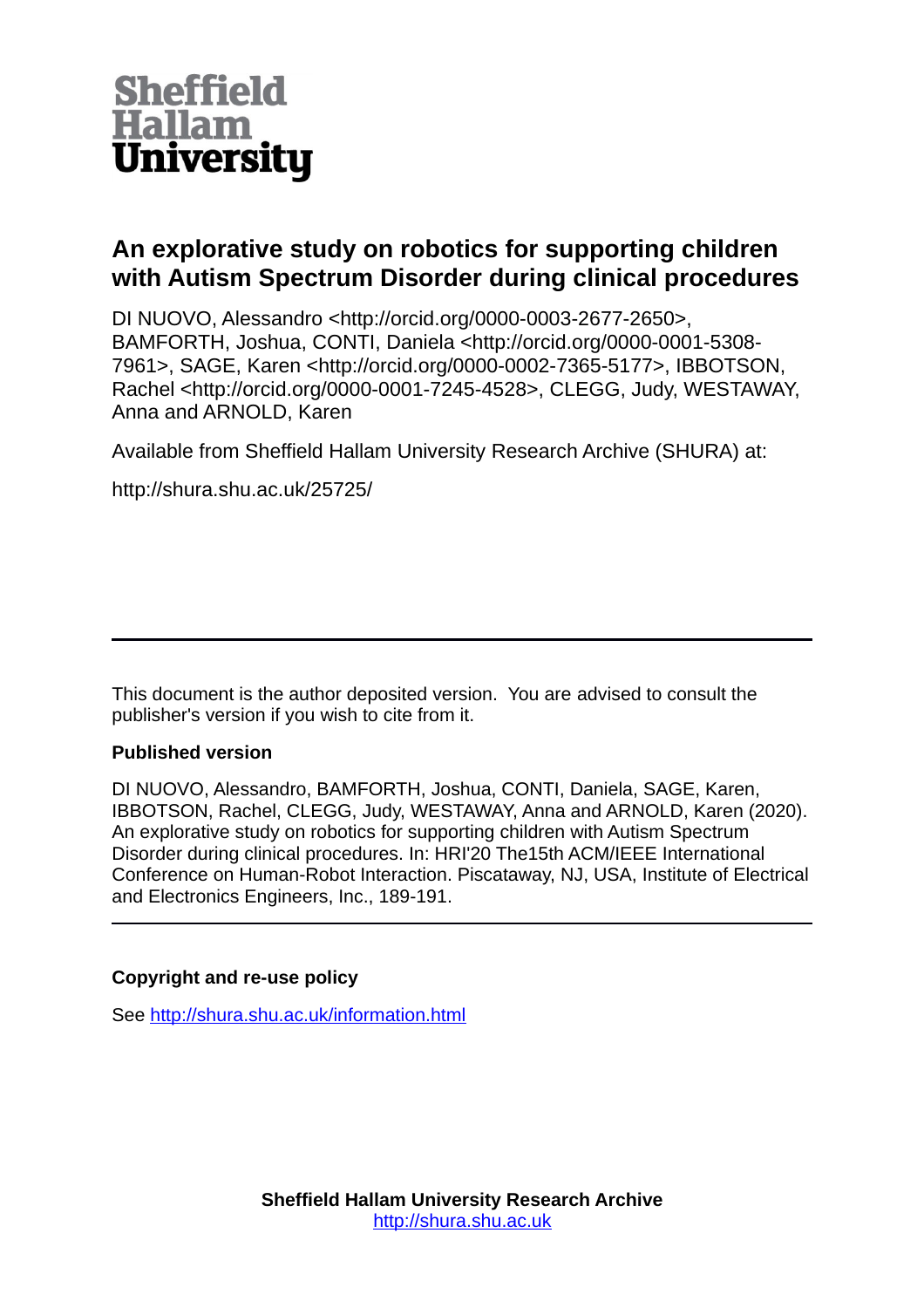# **An explorative study on robotics for supporting children with Autism Spectrum Disorder during clinical procedures**

Alessandro Di Nuovo, Josh Bamforth, Daniela Conti, Karen Sage, Rachel Ibbotson Sheffield Hallam University Sheffield, United Kingdom a.dinuovo@shu.ac.uk

Judy Clegg University of Sheffield Sheffield, United Kingdom

Anna Westaway, Karen Arnold Sheffield Children's NHS Foundation Trust Sheffield, United Kingdom

# **ABSTRACT**

This short report presents a small-scale explorative study about children with Autism Spectrum Disorder (ASD) interaction with robots during clinical interactions. This is part of an ongoing project, which aims at defining a robotic service for supporting children with developmental disabilities and increase the efficiency of routine procedures that may create distress, e.g. having blood taken or an orthopaedic plaster cast applied.

Five children with confirmed diagnoses of ASD interacted with two social robots: the small humanoid NAO and the pet-like MiRo. The encounters mixed play activities with a simulated clinical procedure. We included parents/carers in the interaction to ensure the child was comfortable and at ease. The results of video analysis and parents' feedback confirm possible benefits of the physical presence of robots to reduce children's anxiety and increase compliance with instructions. Parents/carers convincingly support the introduction of robots in hospital procedures to their help children.

# **KEYWORDS**

Social robots; Pediatric care; human-robot interaction; Autism.

#### **ACM Reference format:**

Alessandro Di Nuovo, Judy Clegg, Josh Bamforth, Daniela Conti, Karen Sage, Rachel Ibbotson, Anna Westaway, Karen Arnold. 2020. An explorative study on robotics for supporting children with Autism Spectrum Disorder during hospital procedures. In Proceedings of 15th Annual ACM/IEEE International Conference on Human Robot Interaction (HRI 2020). ACM, New York, NY, USA, 3 pages. https://doi.org/10.1145/3371382.3378277

### **1 Introduction**

Children with ASD may experience specific challenges during clinical appointments, such as increased anxiety in unfamiliar settings which may lead to difficulties in interactions, thus,

Permission to make digital or hard copies of part or all of this work for personal or classroom use is granted without fee provided that copies are not made or distributed for profit or commercial advantage and that copies bear this notice and the full citation on the first page. Copyrights for third-party components of this work must be honored. For all other uses, contact the Owner/Author. HRI '20 Companion, March 23–26, 2020, Cambridge, United Kingdom © 2020 Copyright is held by the owner/author(s). ACM ISBN 978-1-4503-7057-8/20/03.

https://doi.org/10.1145/3371382.3378277

clinicians may not be able to engage and interact effectively with these children. These difficulties can act as a barrier to receiving effective health care [13]. Children with ASD are likely to need modified approaches to communicate and interact with them effectively to help them understand what is going to happen to them and to reduce their anxiety [4].

In this regard, social robots may represent a solution to support healthcare providers and children, indeed robots are acceptable social partners for children with ASD and have a physical presence and can simulate a social interaction, including nonverbal cues (eye gaze, gestures, posture) [12]. Indeed, current social robotics projects are increasingly showing numerous benefits in the treatment of children with ASD [14], e.g. they can improve training [5] and support automating the assessment during the therapy [10]. The use of robots in clinical practice should aim at improving the quality of the care and, at the same time, to reduce the therapists' workload by enabling effective and efficient interactions and clinical procedures [6,7].

Though, most of the studies presented in the literature focus on the training and improvement of behaviour of children with ASD [8], but only a few explore how social robots can support them in other clinical procedures. However, this application seems promising as there are some examples of the robot was used in paediatric hospitals to help typically developed children by providing education, diversion, and companionship [1,9]. Notably, two studies have shown that a humanoid robot can engage and effectively divert children's attention away from their worry of fear and pain of the vaccination [2,11].

# **2 Material and Methods**

Participants were 5 children under 5 years old, with ASD and speech, language and communication needs. Children were recruited via the Sheffield Small Talk clinic, which is a parent/carer support group for pre-school children with developmental disorders. The parents/carers received an information sheet detailing the study and the potential involvement of their children and themselves. All the parents give written informed consent for their children to participate and the children gave their assent. The study received ethical approval from Sheffield Hallam University.

Two social robots were employed: the Softbank Robotics NAO which speaks, dances and gives instructions to the child; the Consequential Robotics MiRo which behaves like a pet dog, randomly moving around, making noises and barking. NAO offered multimodal interaction via tactile sensors and four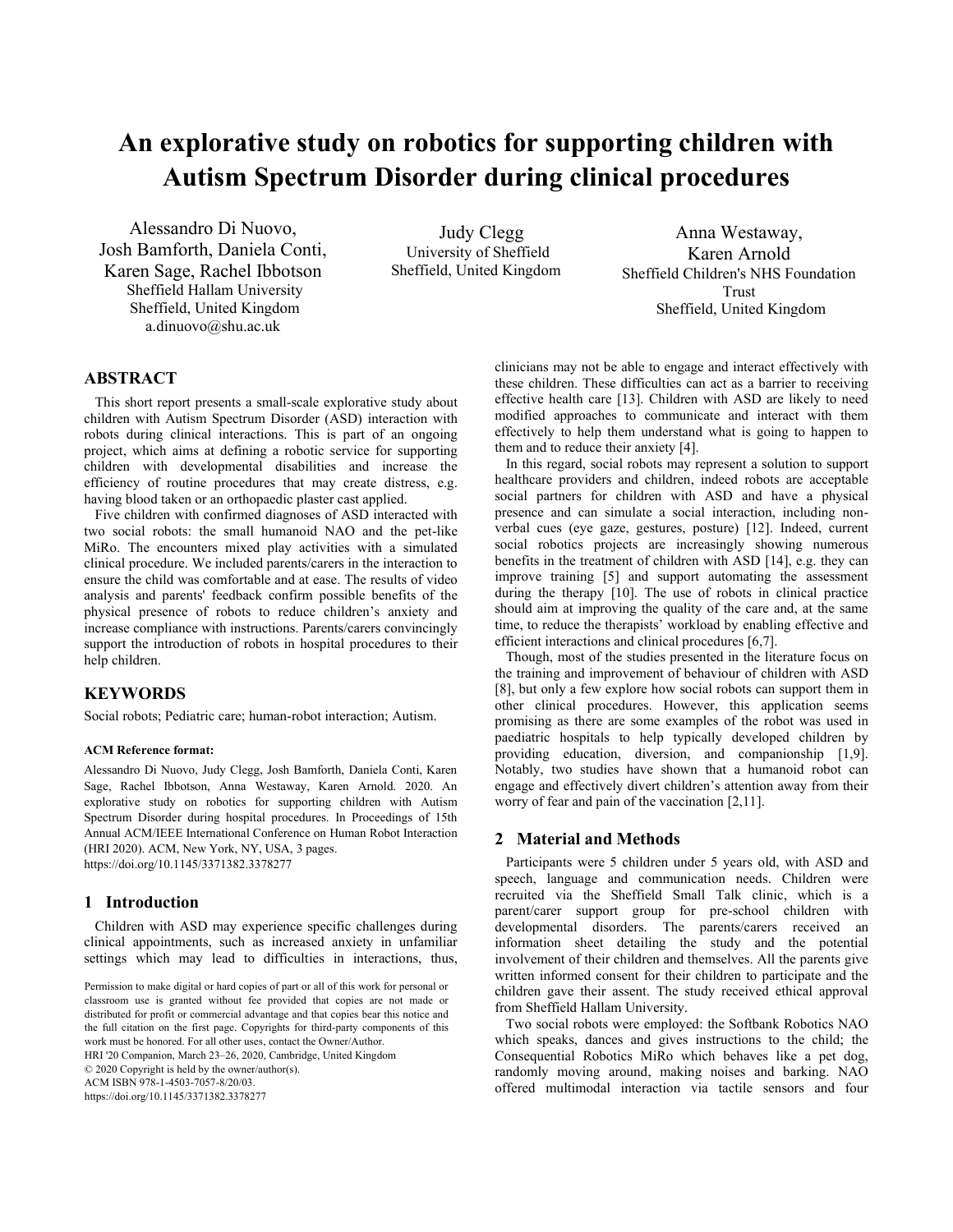directional microphones, voice recognition and text-to-speech. MiRo provided only a basic pet-like interaction. MiRO was included as an alternative to NAO, because of the young age and the communication difficulties of the participants. As usual in the clinical interventions we plan to support, parents could stay and participate in the interaction. In fact, they represented a secure base to help the children to be accustomed to the robots [3].

The semi-structured encounters started with an introduction to help the children to familiarize with the robots. In the introduction, NAO presented itself and engaged the children by playing music and storytelling, then asking to imitate its dancing movements. The former was to engage and verify the child attention, while the latter was to test child compliance and imitation skills. After this introductory interaction, NAO introduced a pretend clinical procedure in which the nurse had to apply a plaster on the child's arm. Having physical contact with a stranger can be a stressful experience for children with ASD. To favour the understanding of the procedure, NAO asked first the children to apply a plaster on its arm so that they can physically experience and understand the procedure (Figure 1). Finally, NAO instructed the children to follow MiRo to the sink to wash their hands. Once the pretend procedure was completed successfully, the children were free to play with the robots, while parents completed the survey. All encounters were video recorded.



**Figure 1. Left: A child is applying a plaster on the NAO arm. Right: A child went to the sink for washing his hands following NAO instruction. NAO is the humanoid robot in both pictures. MiRo is at the bottom of the left picture.** 

We used two bespoke measures to analyse the encounters: (i) an interaction behaviour analysis of the videos; (ii) a short survey completed by the child's parent after the session.

### **3 Results and Discussion**

Four of the five children enjoyed interacting with both robots for 22 to 42 minutes. One child was withdrawn from the study after a few minutes; this was because he did not want to be in the room with the Nao. In the survey, his parent reported that "*he was put off by the empty room other than the robots*". Another one of the children was initially hesitant and stayed at distance. The child relaxed after a few minutes when the NAO robot invited to touch its arm. Then, he was happy, and it is the one who spent the most time freely playing with the robots after the simulated procedure.

In the video analysis, very good compliance with NAO's instructions is recorded by three children, i.e. they promptly executed 90%, 83% and 73% of the robot's instructions, while one carried out only a few instructions (17%). However, the four children completed the simulated procedure and were happy to stay longer to play with the robots. We noted that most of the children focused their attention to NAO with two children almost completely neglecting MiRo. This can be explained by the more advanced interaction skills of NAO, which was engaging the child with spoken instructions during the procedure. Typically, children considered MiRo only during the final unstructured play.

Table 1 reports the results of the survey completed by the 5 parents. Answers mirrored the behaviours we observed in the video analysis. Some parents added interesting comments to open questions included: the robot "*put the child at ease*"; "*Encourage imitation and interaction*"; some noted positive behaviours like "*kissed the robot twice*" or distinctive physical contact that the child reserves to close family "*if he is really happy in your company*". It is interesting to note that the parent of the child who was withdrawn agreed that "robot(s) could be used to help children feel more comfortable" and specified "*some will like it*".

#### **Table 1. Results of the survey.**

Answers are aggregated associating a numerical value: yes (1), no (0). The maximum aggregated value is 5. Two exceptions are the ratings that are up to 10.

| 4                                                    |          |
|------------------------------------------------------|----------|
| 7.2                                                  |          |
|                                                      | $\theta$ |
| 7.4                                                  |          |
|                                                      |          |
| 5                                                    |          |
| How did your child interact with the robot $(s)$ ?   |          |
| 5                                                    |          |
| 4                                                    |          |
| 4                                                    |          |
| 4                                                    |          |
| 3                                                    |          |
| 3                                                    |          |
| 1                                                    |          |
| 3                                                    |          |
| 4                                                    |          |
|                                                      |          |
| 5                                                    |          |
|                                                      |          |
| What do you see the role of a robot(s) with a child? |          |
| 3                                                    |          |
| 4                                                    |          |
| 4                                                    |          |
| 3                                                    |          |
| 3                                                    |          |
|                                                      |          |

# **4 Conclusion**

Robots can be an instrument for the enhancement of the care already in place, rather than a replacement of the human caregiver. In this study, we have explored the introduction of robots as a claiming and supportive tool, which could make for less stressful and more successful healthcare encounters for children with ASD. Preliminary results and parent's feedback presented here confirm the potential application of social robots to support children with ASD in clinical procedures other than training. Indeed, we have planned to test whether the use of robots may reduce resistance to procedures and refusal to engage in order to cut down on wasted appointments, particularly when children access non-specialist services.

# **ACKNOWLEDGEMENTS**

The authors are grateful to all children and their parents/guardians. We thank Sheffield Hallam University and the Sheffield Children's NHS Trust for supporting this work. AD acknowledges the support of EPSRC through project grant EP/P030033/1.